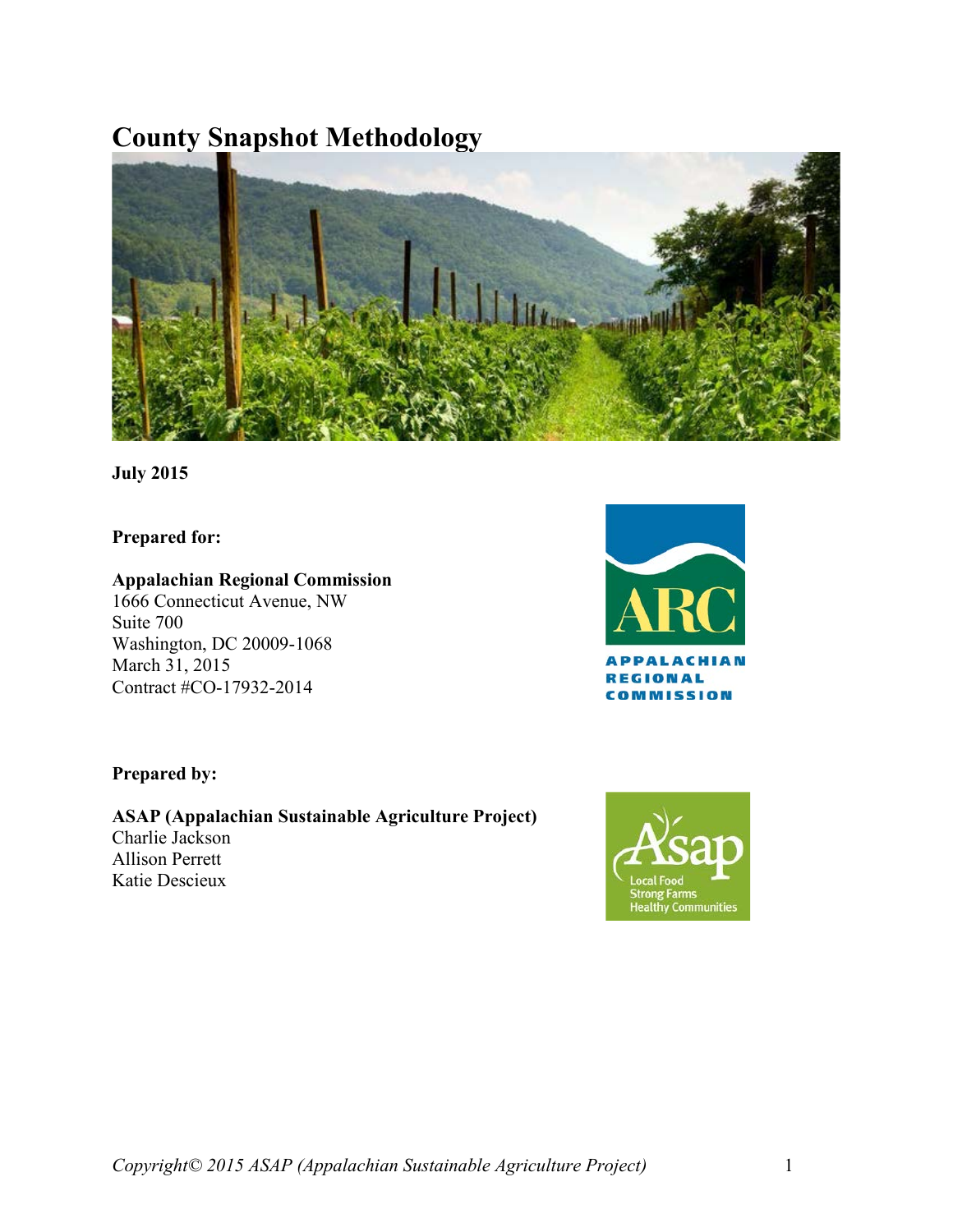## <span id="page-1-0"></span>**INTRODUCTION**

County local food system snapshots are a product developed by ASAP (Appalachian Sustainable Agriculture Project) to support community efforts to create a sustainable food system. The local food system information presented in the snapshots offers perspective and context, and a way for community stakeholders to identify capacity and establish priorities for action.

Each food system variable presented in the snapshots was chosen based on the criteria: (1) data must relate directly to local food system development, (2) data must be obtainable and available to the public, (3) data must come from a reliable, credible source, and (4) collectively, the data must give an idea of the social, economic, and environmental components of the local food system.

The snapshots should be used as a starting point for communities to better understand the dynamics of the food system where they live. The snapshots are concise by design; all counties are encouraged to investigate the elements of their local food system in greater depth to develop a well-rounded view of the opportunities, assets, and obstacles to food localization efforts in their community.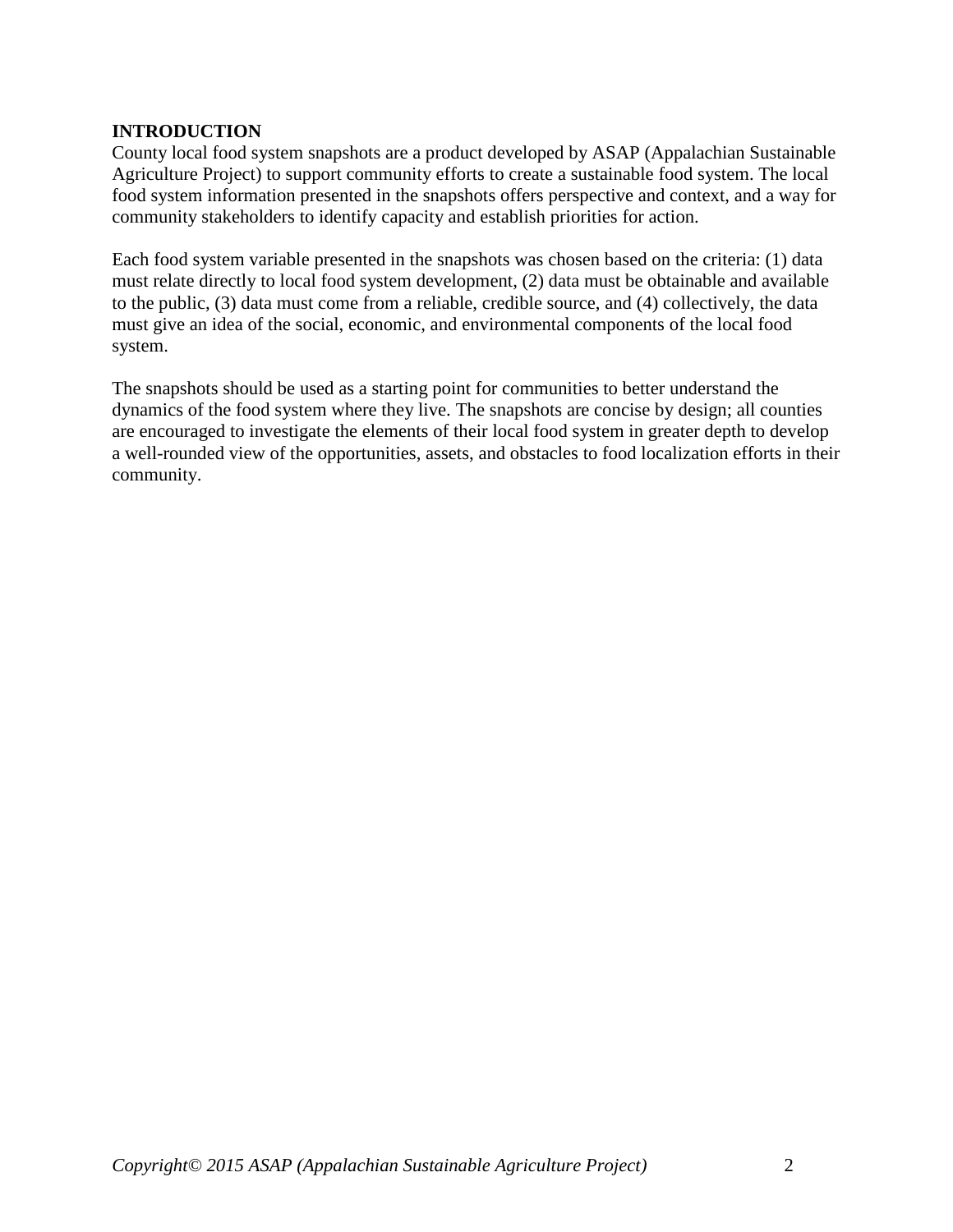## **Table of Contents**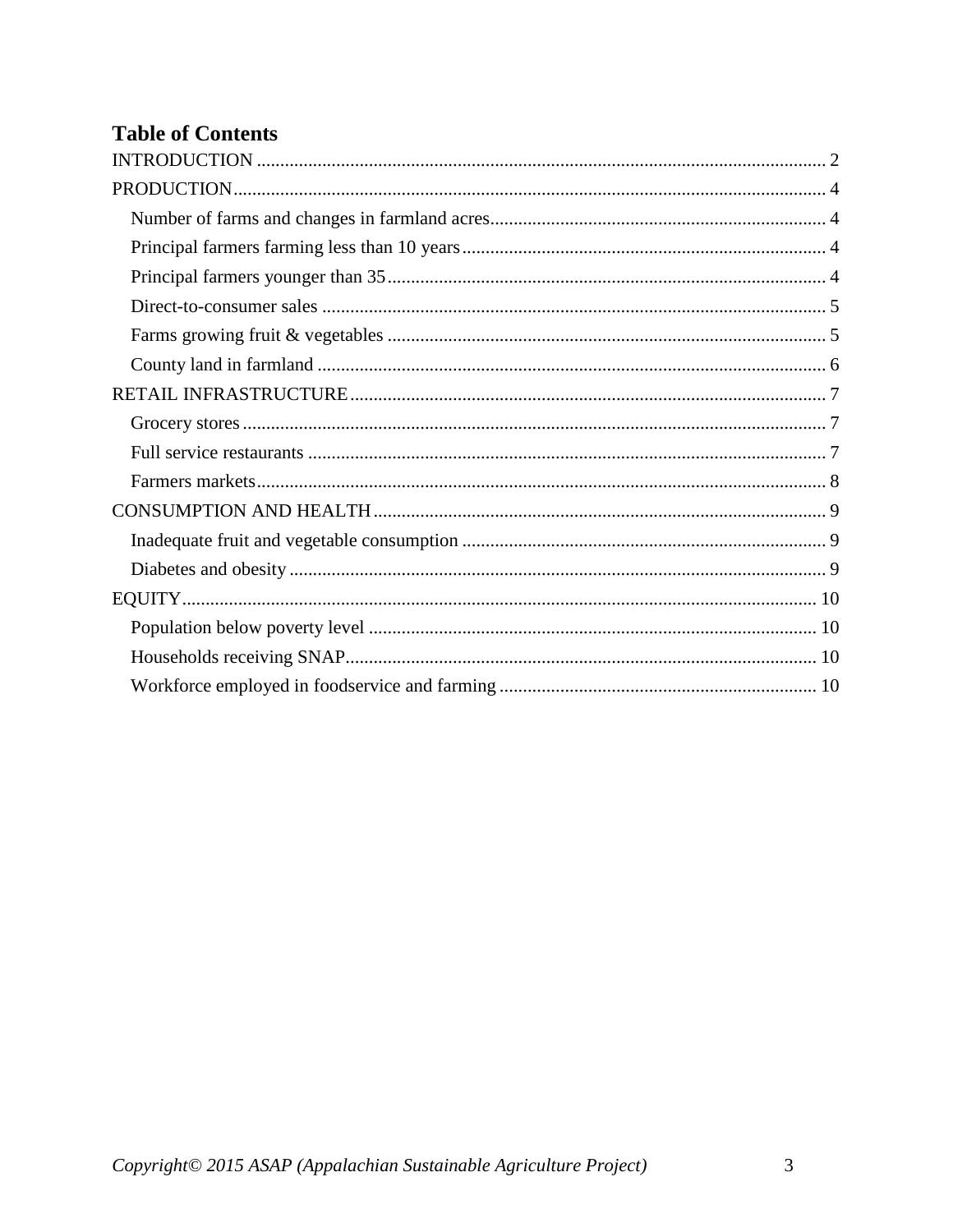## <span id="page-3-0"></span>**PRODUCTION**

#### <span id="page-3-1"></span>**Number of farms and changes in farmland acres**

For a local food system to operate effectively, there must be enough farms growing a sufficient quantity and variety of food to support a healthy diet for the local population. While it is *not*  assumed that a local food system must supply the entire caloric needs of the local population, there must be a base minimum number of food-producing farms and acres of farmland to supply product to a number of diverse local food outlets (e.g., farmers markets, roadside stands, restaurants, grocery stores, schools, etc.) in order for a local food system to flourish.

|      | Data source Table 1. County Summary Highlights, USDA Census of Agriculture |
|------|----------------------------------------------------------------------------|
| Year | 2007 and 2012                                                              |
| Link | http://www.agcensus.usda.gov/Publications/2012/                            |

## <span id="page-3-2"></span>**Principal farmers farming less than 10 years**

The USDA considers producers who have been farming for less than 10 years beginning farmers. Those entering farming as a career often face immense barriers to accessing land, building capital, and entering profitable markets. In order to succeed in farming, these producers especially need access to affordable and accessible training and technical assistance around bookkeeping, marketing, financial planning, promotions, and other business skills if they are to continue farming profitably and sustainably. It is essential that communities support their beginning farmers by helping them access these training and learning opportunities so that there are enough producers contributing product for a local food system to work.

|      | Data source Table 45. Selected Operation and Operator Characteristics, USDA Census of<br>Agriculture |
|------|------------------------------------------------------------------------------------------------------|
| Year | 2012                                                                                                 |
| Link | http://www.agcensus.usda.gov/Publications/2012/                                                      |

## <span id="page-3-3"></span>**Principal farmers younger than 35**

According to the U.S. Bureau of Labor Statistics, the median age of the U.S. worker is 42 years old; the average age of U.S. farm operators has been greater than 50 years of age since at least the 1974 census. The majority of our country's farmers are approaching (and in many cases surpassing) retirement age. "Who will continue to farm the land?" is therefore a critical question facing local food system stakeholders.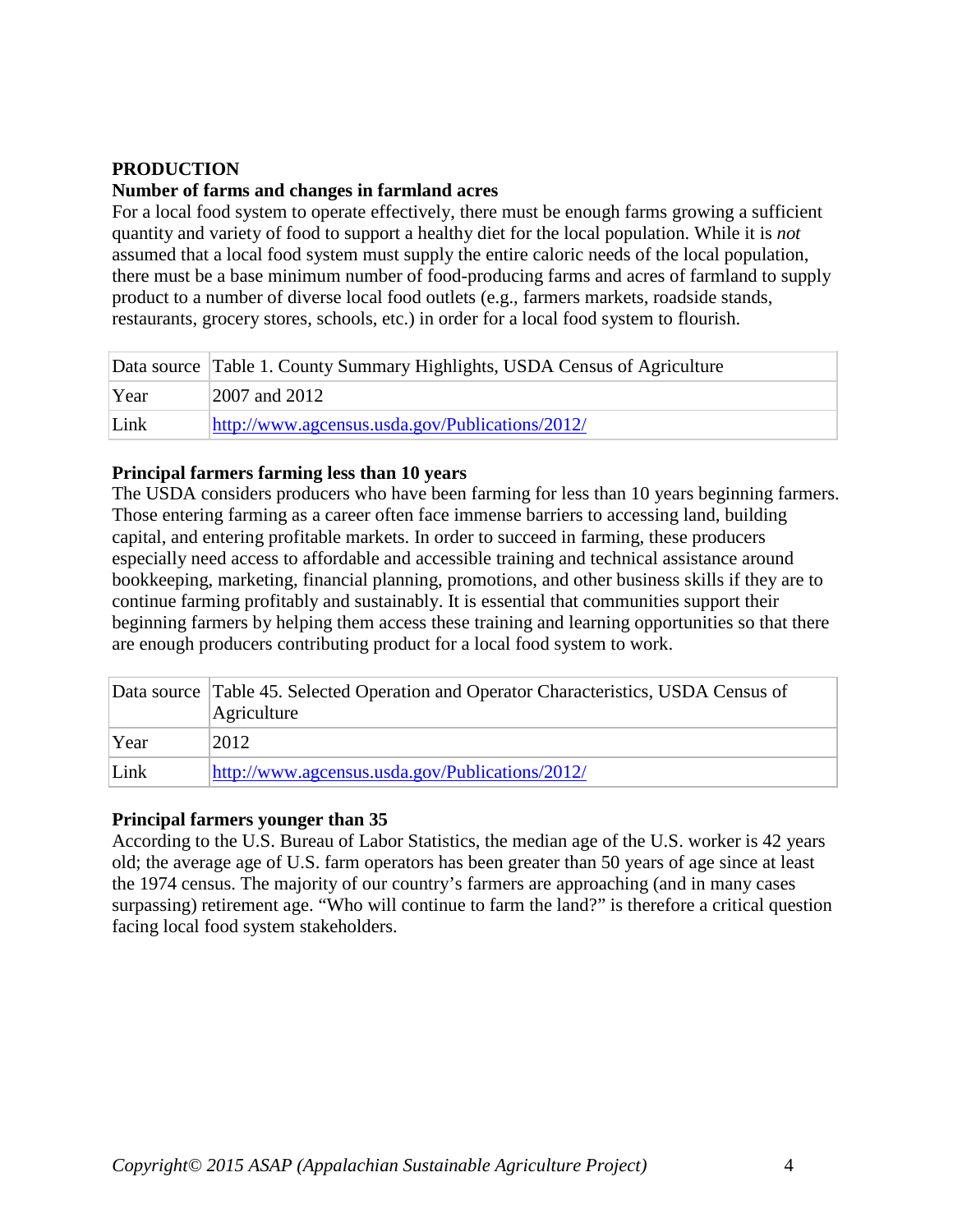|      | Data source Table 45. Selected Operation and Operator Characteristics, USDA Census of<br>Agriculture |
|------|------------------------------------------------------------------------------------------------------|
| Year | 2012                                                                                                 |
| Link | http://www.agcensus.usda.gov/Publications/2012/                                                      |

#### <span id="page-4-0"></span>**Direct-to-consumer sales**

Direct sales refer to the value of agricultural products sold directly to individuals for human consumption from roadside stands, farmers markets, u-pick, etc., and excludes non-edible products such as nursery crops, cut flowers, and wool, but includes livestock sales.

Direct markets provide farmers with an easy point of entry into local markets; they build consumer awareness and loyalty, raise the visibility of agriculture, and build demand across a variety of local market segments. Direct markets also have the added potential to increase access to fresh foods for communities with food needs. As a variable in the local food system, changes in the proportion of farms participating in direct sales over time provides insight into the vitality and growth of the local food economy in a region.

|      | Data source Table 2. Market Value of Agricultural Products Sold Including Direct Sales,<br><b>USDA Census of Agriculture</b> |
|------|------------------------------------------------------------------------------------------------------------------------------|
| Year | 2012                                                                                                                         |
| Link | http://www.agcensus.usda.gov/Publications/2012/                                                                              |

## <span id="page-4-1"></span>**Farms growing fruit & vegetables**

 $\overline{a}$ 

Nationally, only about eight percent of farms are engaged in the production of fresh fruits and vegetables, and yet according to the USDA a large proportion (43 percent) of the farms that produce commodities for local food systems are classified as vegetable, fruit and nut farms.<sup>[1](#page-4-2)</sup> The importance of farms that grow food for human consumption -- produce, meats, cheeses, eggs, grains, etc. -- are of clear importance for a local food system, but the backbone of a local food system is best measured by farms producing fresh produce.

|      | Data source Table 2. Market Value of Agricultural Products Sold Including Direct Sales,<br><b>USDA Census of Agriculture</b> |
|------|------------------------------------------------------------------------------------------------------------------------------|
| Year | 2012                                                                                                                         |
| Link | http://www.agcensus.usda.gov/Publications/2012/                                                                              |

<span id="page-4-2"></span><sup>&</sup>lt;sup>1</sup> Low, Sarah A, and Stephen Vogel. Direct and Intermediated Marketing of Local Foods in the United States, 2011. http://www.ers.usda.gov/Publications/ERR128/.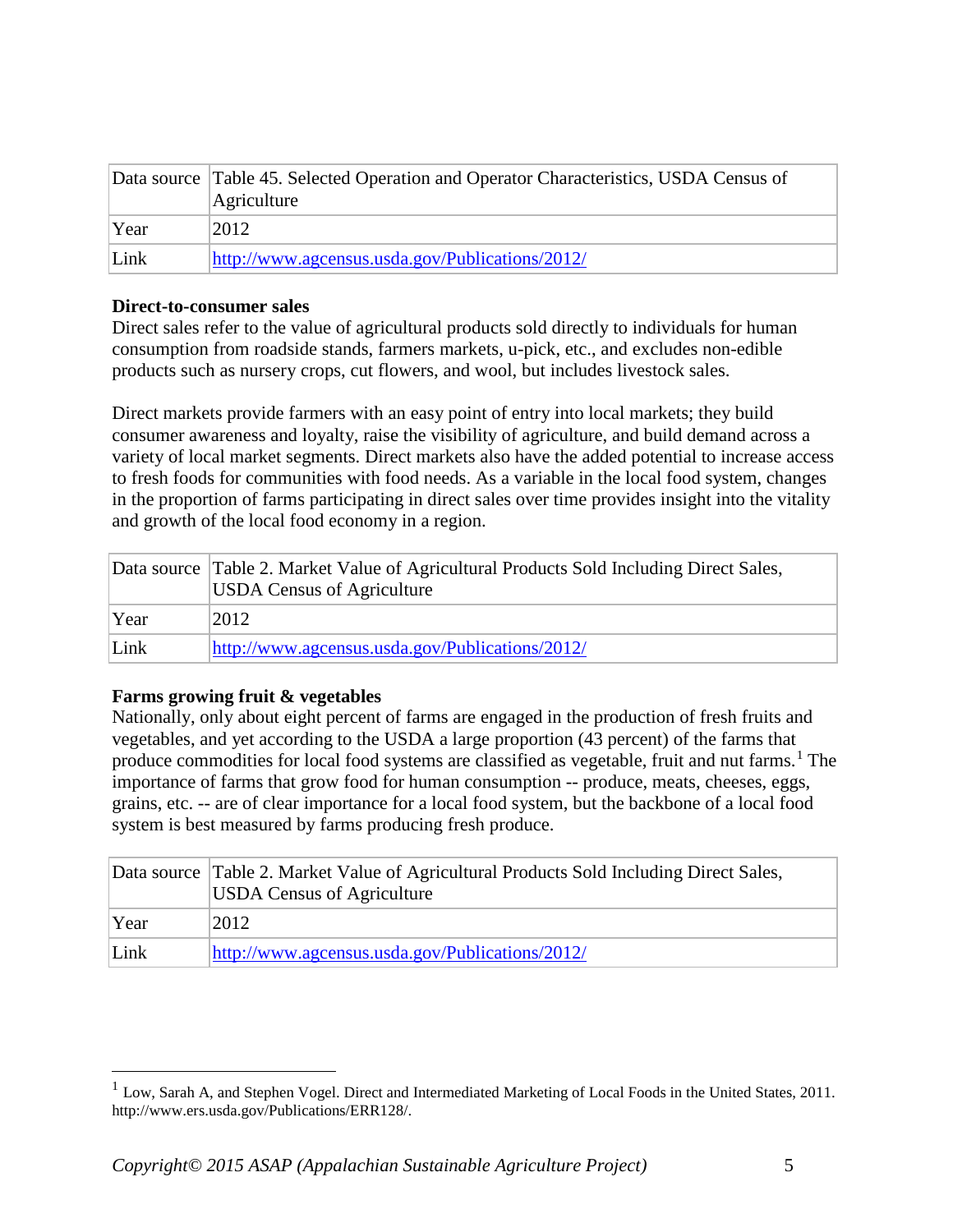## <span id="page-5-0"></span>**County land in farmland**

 $\overline{a}$ 

A productive local food system must strike a balance between the urban/rural divide. According to the National Resources Conservation Service 2010 National Resources Inventory Summary, since 1982 the United States has lost more than 23 percent of its prime farmlands (land best suited to produce food) to development.<sup>[2](#page-5-1)</sup> Rural areas are important to local food systems, serving as the primary location of food production. Urban areas, with their high population densities, are important markets for local farmers to sell their goods at competitive and equitable market prices. Understanding your community's role in the local food system and determining the best way to manage this careful urban/rural balance is of utmost importance to a local food systems development strategy.

|      | Data source Farmland data comes from Table 1. County Summary Highlights, USDA Census<br>of Agriculture. County lands data comes from the U.S. Census Bureau, Census of<br>Population and Housing |
|------|--------------------------------------------------------------------------------------------------------------------------------------------------------------------------------------------------|
| Year | 2012 and 2010                                                                                                                                                                                    |
| Link | http://www.agcensus.usda.gov/Publications/2012/<br>http://quickfacts.census.gov/qfd/index.html                                                                                                   |

<span id="page-5-1"></span> $2$  U.S. Department of Agriculture. 2013. Summary Report: 2010 National Resources Inventory, Natural Resources Conservation Service, Washington, DC, and Center for Survey Statistics and Methodology, Iowa State University, Ames, Iowa. http://www.nrcs.usda.gov/Internet/FSE\_DOCUMENTS/stelprdb1167354.pdf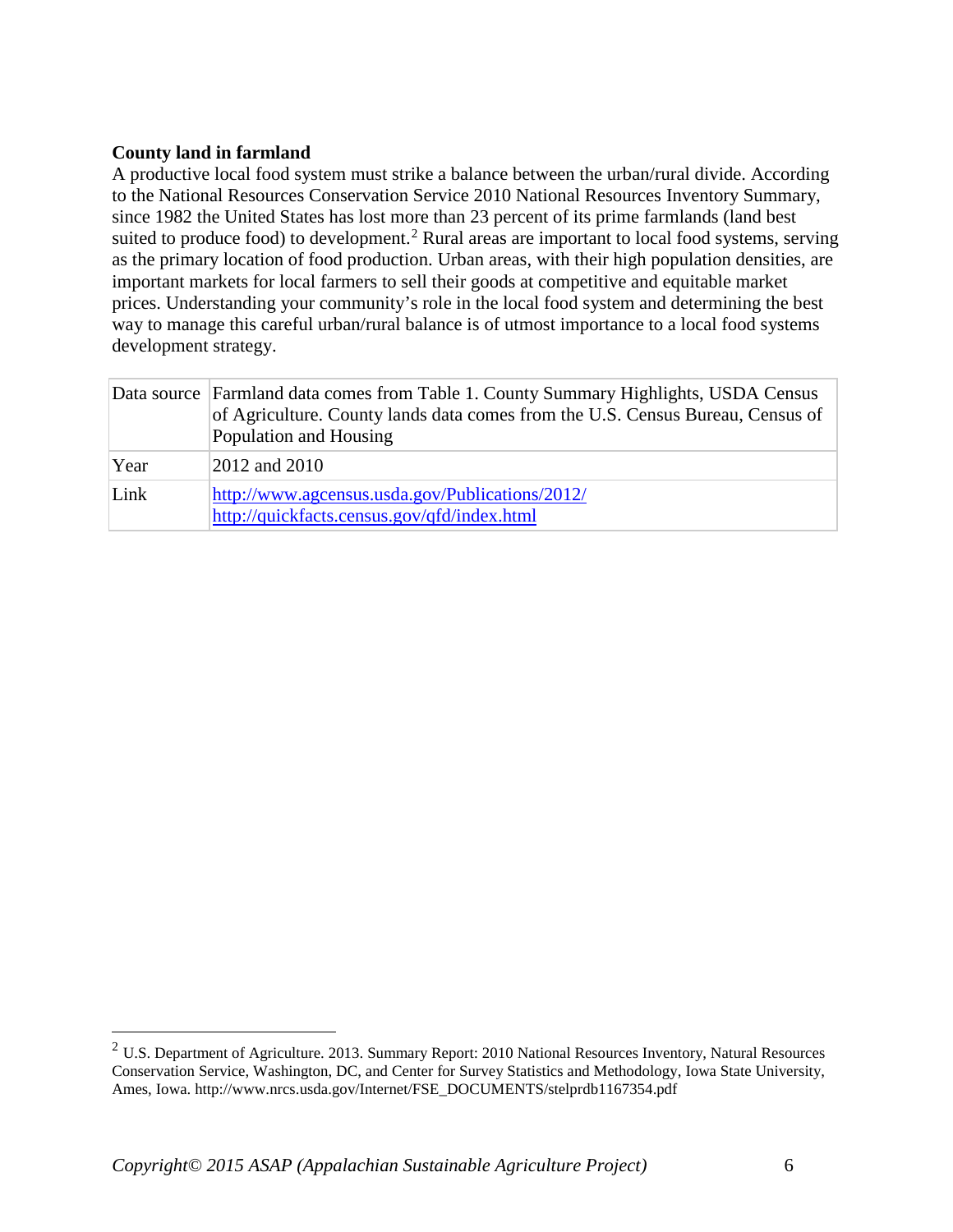## <span id="page-6-0"></span>**RETAIL INFRASTRUCTURE**

#### <span id="page-6-1"></span>**Grocery stores**

Among Americans, grocery stores tend to be the primary source for food purchases intended for at-home consumption. The prevalence of grocery stores per 1,000 individuals in a community indicates the availability of foods for at-home consumption (though not their proximity to specific populations). As individuals become more connected to their food and make food purchasing choices based on decisions beyond price (place of origin, production practices, unique varieties), niche grocery retailers are more likely to be attracted to the area (e.g., Whole Foods, Fresh Market, Trader Joes), and the ratio of grocery store options to residents increases.

|      | Data source Store data are from the U.S. Census Bureau, County Business Patterns. Population<br>data are from the U.S. Census Bureau, Population Estimates |
|------|------------------------------------------------------------------------------------------------------------------------------------------------------------|
| Year | 2009                                                                                                                                                       |
| Link | http://www.census.gov/econ/cbp/index.html<br>http://www.census.gov/popest/index.html                                                                       |

#### <span id="page-6-2"></span>**Full service restaurants**

A considerable portion of resident food spending occurs in restaurants, and a high proportion of full service restaurants per 1,000 residents is an indicator of demand for variety in food options by residents within a community. A high proportion of restaurants to residents within a community can also be an indicator of a dedication to a food-based culture, as well as the availability of business opportunities for both independent restaurant owners and local farmers.

|      | Data source Restaurant data are from the U.S. Census Bureau, County Business Patterns.<br>Population data are from the U.S. Census Bureau, Population Estimates |
|------|-----------------------------------------------------------------------------------------------------------------------------------------------------------------|
| Year | 2009                                                                                                                                                            |
| Link | http://www.census.gov/econ/cbp/index.html<br>http://www.census.gov/popest/index.html                                                                            |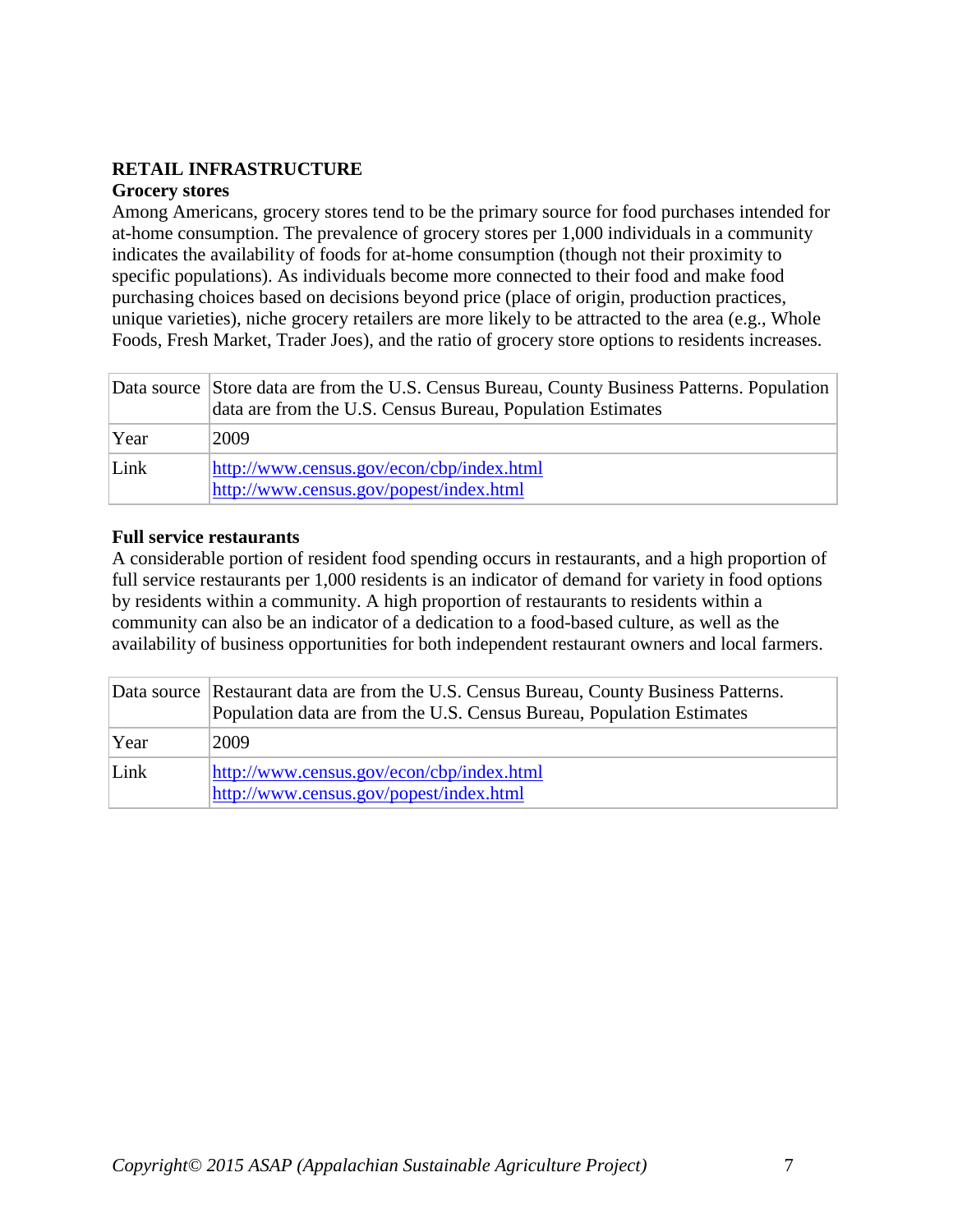#### <span id="page-7-0"></span>**Farmers markets**

The presence of farmers markets in a community indicates both the availability of fresh local food and an opportunity for community members to connect with where their food comes from and who grows it. Farmers markets also provide economic opportunities for farms who are interested in participating in the local food system. Note: more is not always better, especially with this variable. Number of farmers markets is not synonymous with size or quality, and as with any other business or product, too much supply with too little demand can be just as problematic as too much demand with too little supply.

|      | Data source The USDA National Farmers Market Directory, maintained by AMS Marketing<br>Services |
|------|-------------------------------------------------------------------------------------------------|
| Year | 2014                                                                                            |
| Link | http://search.ams.usda.gov/farmersmarkets/#                                                     |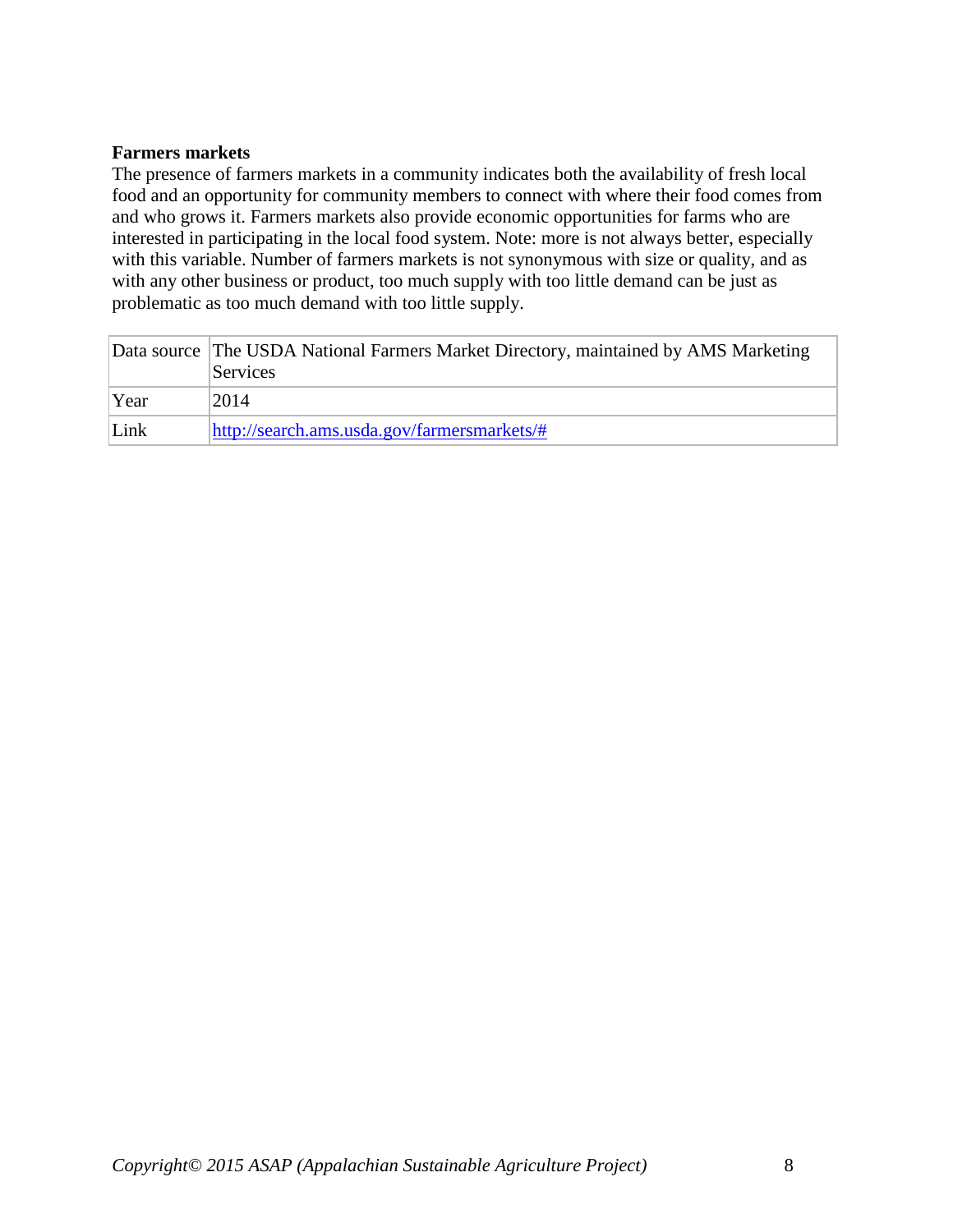## <span id="page-8-0"></span>**CONSUMPTION AND HEALTH**

#### <span id="page-8-1"></span>**Inadequate fruit and vegetable consumption**

Local food systems promote fresh farm products that primarily consist of fresh produce and lean meats. As a region begins to embrace a local food system, and as a community begins to shift to favor local foods, the variable of fruit and vegetable consumption should show a positive trend towards increased fruit and vegetable consumption.

|      | Data source Community Commons Community Health Needs Assessment (CHNA) Full<br>Health Indicators Report, as reported from the Centers for Disease Control and<br>Prevention, Behavioral Risk Factor Surveillance System |
|------|-------------------------------------------------------------------------------------------------------------------------------------------------------------------------------------------------------------------------|
| Year | 2005-2009                                                                                                                                                                                                               |
| Link | http://www.communitycommons.org/                                                                                                                                                                                        |

#### <span id="page-8-2"></span>**Diabetes and obesity (adults 18 years or over)**

The prevalence of food-related illnesses like diabetes and obesity in the population are often used as a proxy measure for the influence of the food environment on community health. A local food system "environment" is characterized by plentiful access to fresh or minimally processed fruits, vegetables, grains, and lean meats. When these types of whole foods become the staples of people's diets, the prevalence of food-related illness decreases in the population.[3](#page-8-3)

|      | Data source The National Diabetes Surveillance system produces data estimating the<br>prevalence of diagnosed diabetes and population obesity by county using data<br>from CDC's Behavioral Risk Factor Surveillance System (BRFSS) and data from<br>the U.S. Census Bureau's Population Estimates Program. |
|------|-------------------------------------------------------------------------------------------------------------------------------------------------------------------------------------------------------------------------------------------------------------------------------------------------------------|
| Year | 2011                                                                                                                                                                                                                                                                                                        |
| Link | http://www.cdc.gov/diabetes/atlas/countydata/atlas.html<br>http://www.cdc.gov/brfss/                                                                                                                                                                                                                        |

 $\overline{a}$ 

<span id="page-8-3"></span><sup>3</sup> Henderson et al. 2011. *Health Impact Assessment: Farm to School and School Garden Policy.* HB 2800, Upstream Public Health and the Health Impact Project